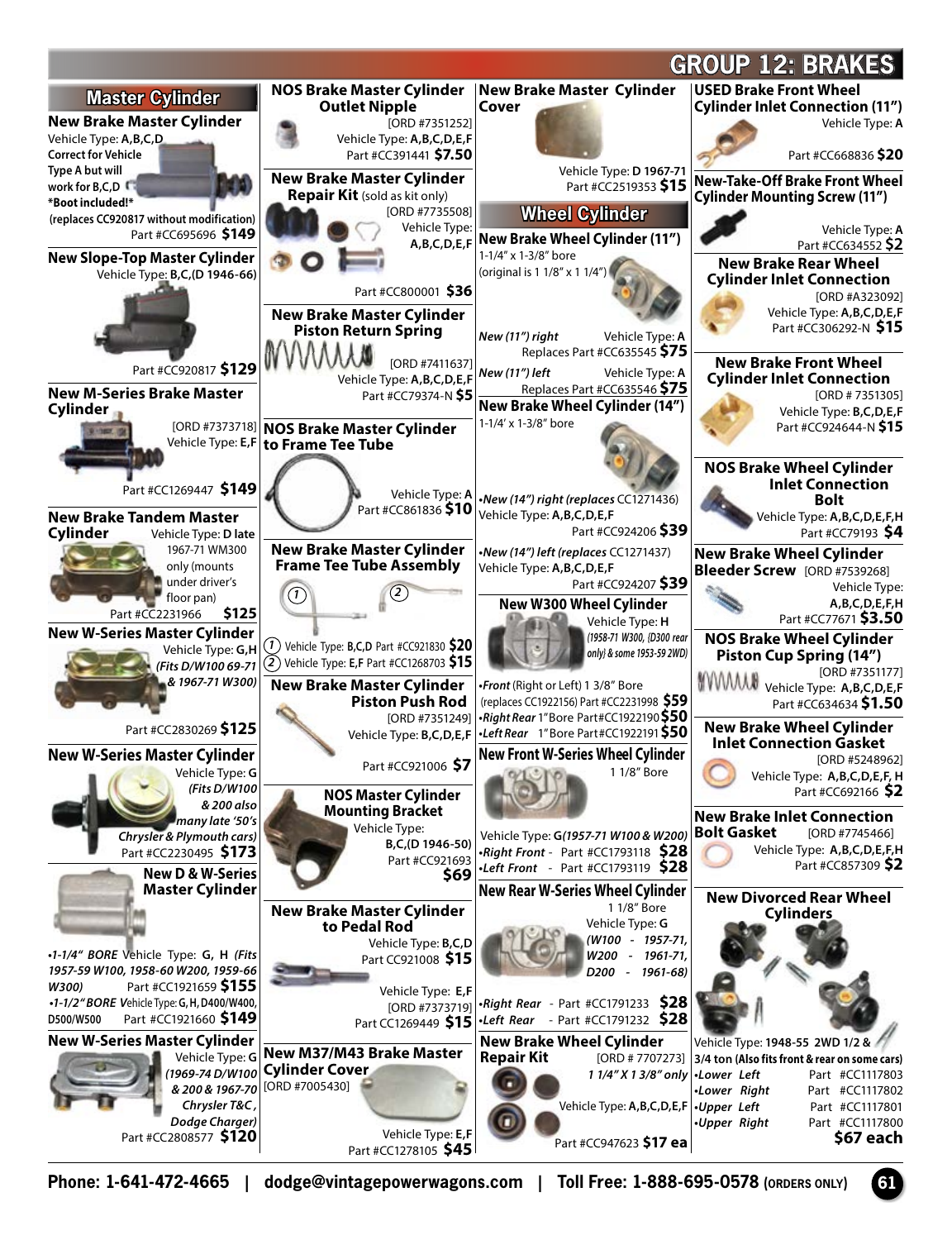## **GROUP 12: BRAKES**

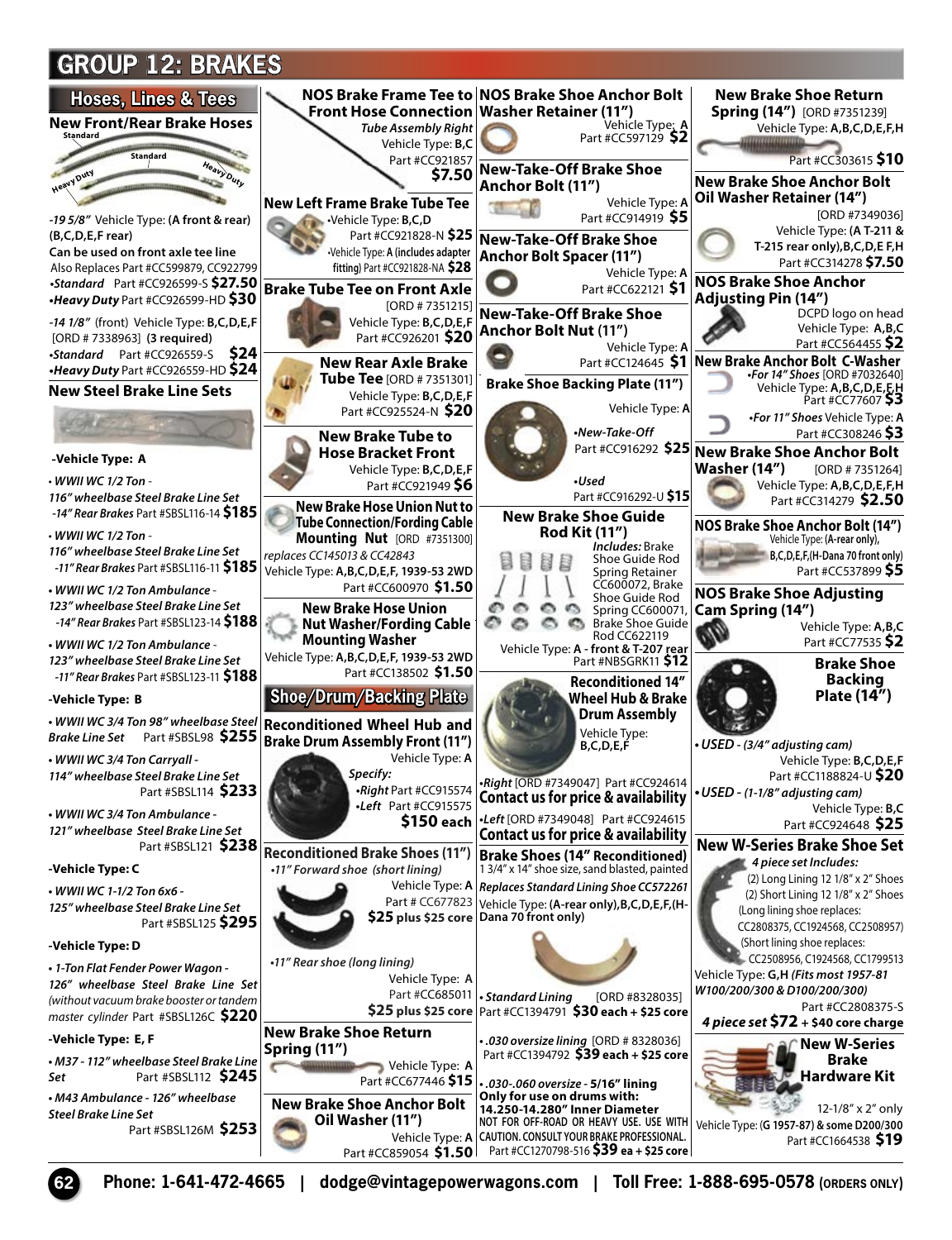## **GROUP 12: BRAKES**